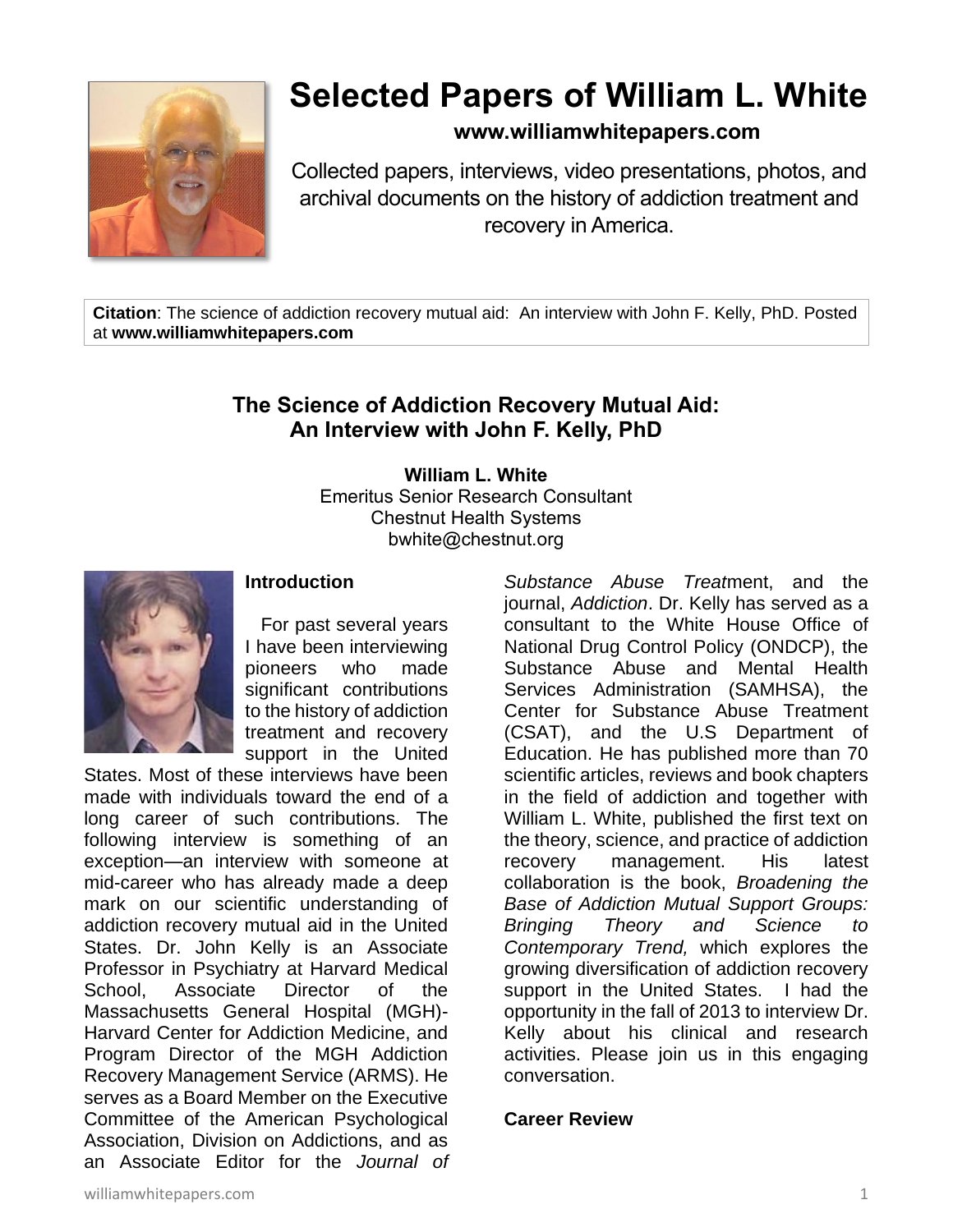*Bill White:* What circumstances brought you to the United States and your decision to pursue research on addiction recovery?

*Dr. Kelly*: I was interested initially in becoming an addiction counselor and came over to Minnesota from England in 1991. From there I pursued further education including a bachelor's degree in psychology and a PhD in clinical psychology. During these education and training experiences I became interested in relapse prevention and theories of behavior change. I was particularly interested in how remission and recovery was maintained over time for individuals suffering from severe alcohol and other drug problems, what the mechanisms of such change were, and in strengthening clinical linkages to communities of recovery, such as mutual help organizations like AA, NA, and SMART Recovery to enhance longterm recovery.

**Bill White:** You have had the privilege of teaching at some of the premier medical schools in the country—Stanford, Harvard, Brown. How would you assess the current state of addiction education in U.S. medical schools?

*Dr. Kelly*: It's highly variable, but overall, vastly insufficient. When one considers that misuse of alcohol and other drugs constitutes our top public health problem and these problems pervade every area of medicine and psychiatry, there is too little emphasis on detecting, assessing, and treating substance-related conditions and problems. This needs to change. It's difficult as there are many competing needs in health, but it is clearer now than ever before that alcohol, tobacco, and illicit drug use are such major contributors to disability, disease, and premature death, that these should not only be taught, but should be a top priority.

**Bill White:** You currently serve as the Associate director of the Center for Addiction Medicine and the Director of Addiction Recovery Management Service (ARMS) at Massachusetts General Hospital. Could you describe these roles?

*Dr. Kelly*: I help administer our Center for Addiction Medicine which includes obtaining grant funding and training of junior faculty and post-doctoral fellows in clinical research and the ethical and responsible conduct of research. In 2007 I helped found and create ARMS which is a clinical treatment and recovery program for young people aged 15- 25 years old. I help manage the program, staff, and conduct continuous evaluation of our clinical services.

*Bill White:* How has your sustained clinical work informed your research interests?

*Dr. Kelly*: I have always enjoyed working with individuals with addiction and related problems. My clinical work keeps me sensitized and tuned in on a daily basis to the real problems of substance use, related disorders, and recovery. I use a measurement-based approach to my clinical practice so that helps me also to examine change over time at the individual level, which I find naturally generates hypotheses regarding factors the influence and explain treatment effects, such as gender, age, primary substance of use, social contexts, and broader recovery capital.

*Bill White*: You have also recently taken assumed leadership of the Recovery Research Institute (RRI) at Mass General. Could you describe the work of RRI to date and your vision for its future?

**Dr. Kelly:** I founded the Recovery Research Institute about a year ago with the help of some seed donations, and we are about to launch it formally at the end of October, 2013. One major goal of the Institute and related website [\(www.recoveryanswers.org\)](http://www.recoveryanswers.org/) is to be the "go to" place for the science on addiction recovery where people can get the facts from what we hope will be perceived as a credible source (i.e., Harvard Medical School and Massachusetts General Hospital Psychiatry). Specifically, we want to summarize, synthesize, and present the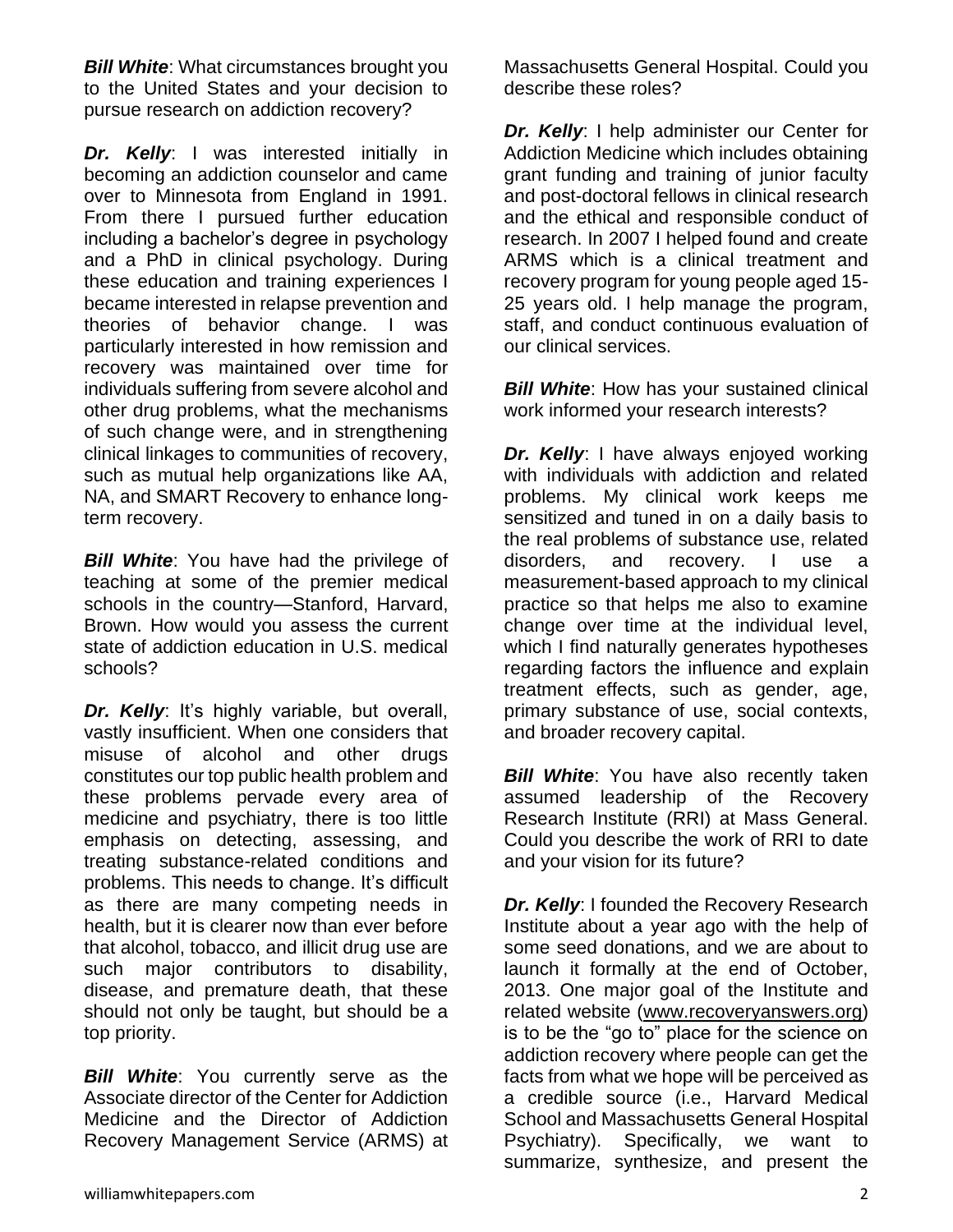science of addiction recovery in such a way that it is understandable and usable by all types of stakeholders, from individuals in, and seeking, recovery, to administrators and policy makers. We hope that [www.recoveryanswers.org](http://www.recoveryanswers.org/) will help instill hope and help destigmatize addiction also by providing helpful facts and information as well as treatment and recovery links, opportunities to share your story and inspire others, and participate in research yourself so you can help inform our knowledge base on recovery. I'm very excited about this new initiative and I am hopeful it will do some good.

# **Recovery Research**

*Bill White*: The aim of most addictionrelated research has been to elucidate the nature of the problem, but your research distinctively focuses on addiction recovery. How did you come to develop this focus on researching the lived solution to these problems?

*Dr. Kelly*: Acute stabilization of individuals with addiction is important and can be lifesaving, but this is the easy part. The real challenge is how to prevent relapse and enhance the chances of remission and stable long-term recovery. From my clinical observations and clinical research experience, I can see this happens through "extra-treatment" factors, such as through social networks of recovery support and family, although short-term treatment can play a critical role in making and strengthening those linkages. So, in answer to your question, this is the really interesting and intriguing part of recovery to me; what happens in the days, week, months, years, and decades following formal treatment intervention.

*Bill White*: You have conducted extensive studies of Alcoholics Anonymous. Early AA studies were criticized for their lack of methodological rigor. How would you characterize the quality of AA studies over the past decade?

*Dr. Kelly*: The quality and quantity of research on Alcoholics Anonymous has really changed since 1990. At that time the Institute of Medicine (IOM) of the National Academy of Sciences, published a volume called Broadening the Base of Treatment for Alcohol Problems that acknowledged the limitations of what formal treatment services could do to tackle the overall burden attributable to alcohol, and called for more research on mutual help organizations, specifically Alcoholics Anonymous (AA), which was large and influential but lacked rigorous evaluation. Emanating from this prestigious and highly respected entity and accompanied by funding from the National Institutes of Health, this call to action from the IOM really legitimized serious scientific investigation into the effects and mechanisms of AA. Since that time, the scientific rigor and quality of studies on AA and related mutual-help organizations has improved dramatically.

*Bill White*: What can be said about AA's relative effectiveness from the standpoint of science?

*Dr. Kelly: Prior to 1990 clinical confidence in* AA was low. Since 1990 the purported benefits and mechanisms of AA have been clarified and supported, and mechanisms through which AA confers its recovery benefits have been uncovered. AA has been shown to confer benefits that are on par with the effects of professional intervention and a new professional manualized treatment has been developed, known as "Twelve-Step Facilitation" or TSF, that attempts to engage addiction patients with AA and similar 12 step recovery organizations. TSF has been shown to be as effective or, in many cases, more effective, than the traditional evidencebased treatments such as cognitivebehavior therapy for addiction, and TSF is now an evidence-based practice; this is quite a turnaround in a relatively short time. Importantly, in the age of health care reform and new accountable care organizations, TSF has also been shown to reduce reliance on professional services while still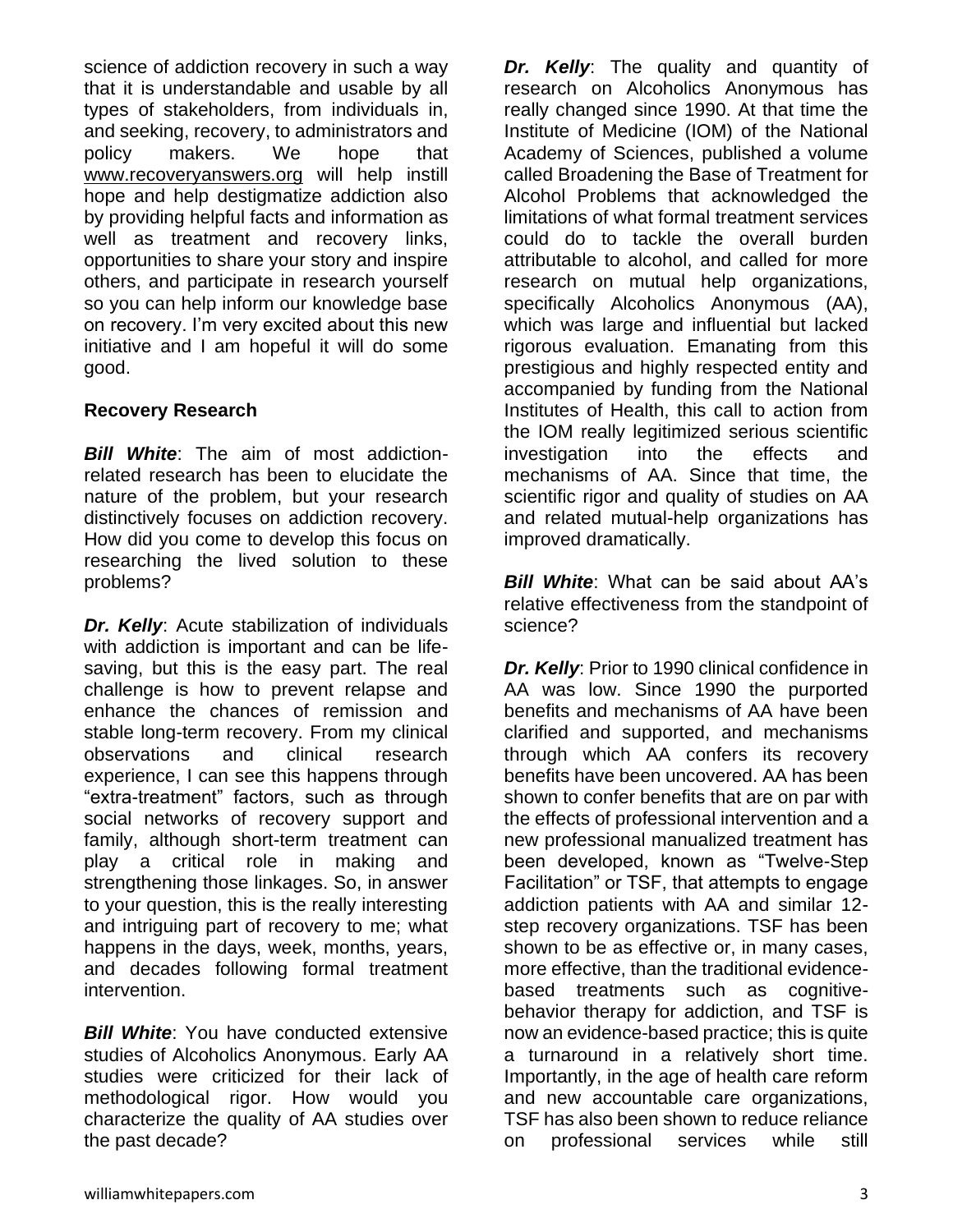enhancing outcomes, thus lowering health care costs.

**Bill White:** Several of your studies have focused on the specific elements within AA that enhance recovery outcomes. What have you found about AA's "active ingredients"?

**Dr. Kelly:** I have conducted a lot of work in this area as theories and mechanisms of behavior change are a special interest of mine. We have found that AA confers recovery benefits through multiple mechanisms simultaneously and works in different ways for different people. Another way of saying this is that people make use of what AA has to offer in different ways and these ways change over time. We have found that AA really helps people make changes in their social networks and by boosting members' ability to withstand social pressures to use alcohol and drugs. It also helps members increase their ability to cope with negative affect, such as depression and anxiety, and by boosting and helping maintain motivation for recovery, and abstinence self-efficacy and coping skills. For some, in addition to these mechanisms, AA also aids recovery by boosting spiritual practices, which in turn, may help members re-conceptualize and reframe stressors and mobilize active coping (e.g., through the Serenity Prayer). Also, our research supports getting involved in AA; specifically, getting and using an AA sponsor, engagement with AA friends, active verbal participation during meetings, and reading AA literature. We also have just published a new study showing support for the achievement of AA's 12 Promises as an outcome in relation to greater AA participation, and also as a 12-step specific mechanism of behavior change. This is the first empirical evidence in support of the 12 Promises.

*Bill White*: What do we know about the rate and causes of drop-out from 12-step groups?

*Dr.* Kelly: We know that among treated samples, the dropout rate is roughly 40-60% within one year. When one compares this rate of dropout to dropout rates from professional continuing care interventions, it is actually similar or lower. This lower rate of dropout may be because of the strength of the social connections made in organizations, such as AA. Regarding causes of dropout, the typical predictors tend to be lower recovery motivation and lower addiction severity, as well as logistical barriers in accessing meetings, although the latter to a lesser degree.

*Bill White*: Several of your studies have focused on adolescent participation in 12 step groups. Let me ask you three questions related to these studies. First, will adolescents participate in 12-step groups? Second, how does such potential participation affect recovery outcomes? Third, is it safe for adolescents to participate in 12-step groups?

*Dr. Kelly*: I have conducted a large number of studies in this area. Similar to adults, adolescents with more severe addiction problems tend to use and benefit from groups like AA and NA. They need it more and it is more relevant to their needs and experience. Those with minor and less severe problems are less likely to attend AA and NA. Research consistently shows that using AA and NA is associated with better recovery outcomes following treatment. In an 8-year longitudinal study we found that for every AA/NA meeting attended, youth gained an extra two days of abstinence, over and above the effects of other factors associated with good outcomes. That works out at about 2-3 meetings a week associated with complete abstinence over the follow-up. These are good returns on investment especially given that AA and NA are free. Related to that, a study examining the health care cost offset associated with AA/NA participation found that for every AA/NA meeting attended over a 7-year follow-up there was a saving of \$145 in health costs and participants had significantly better substance use outcomes. We have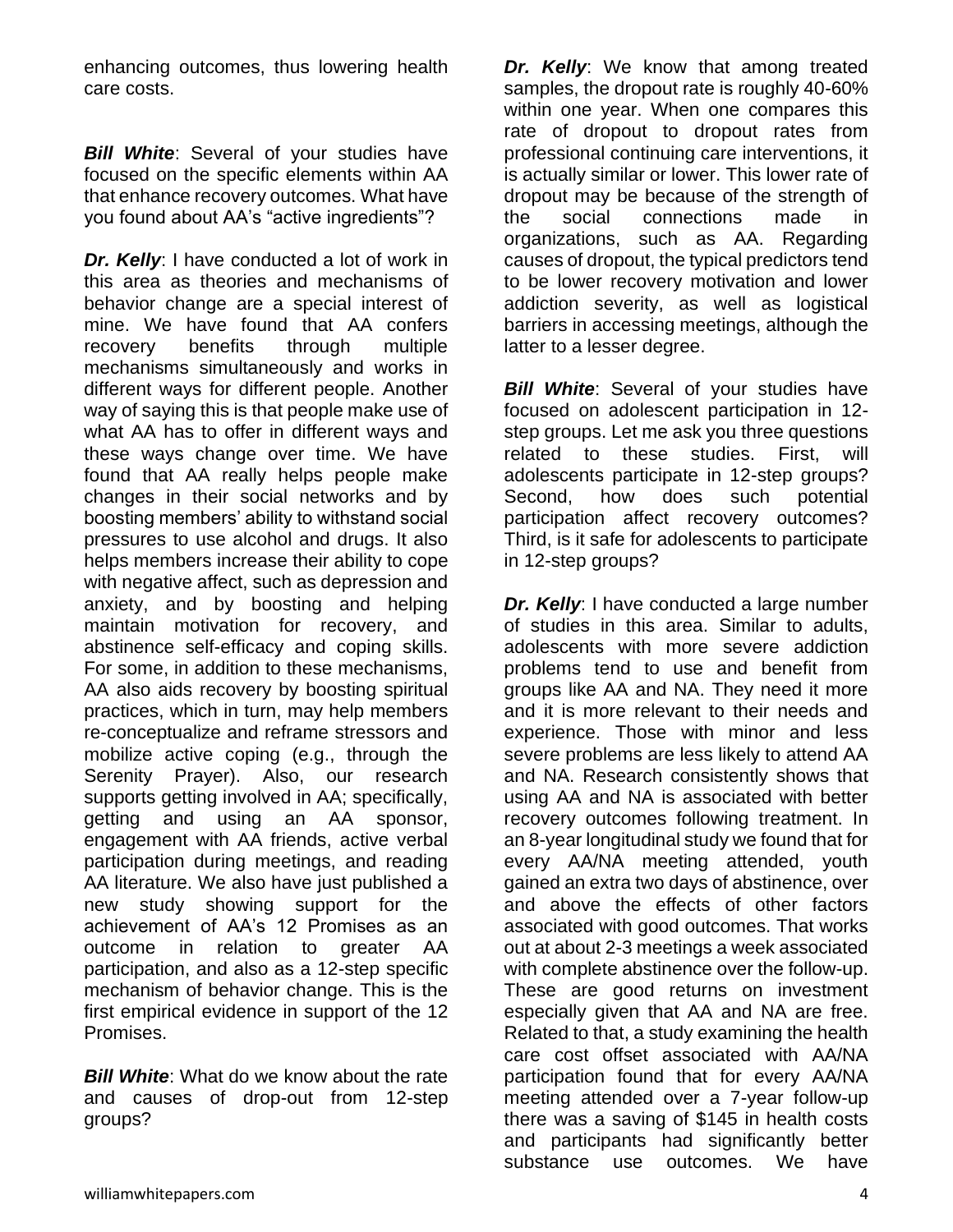examined safety among youth participants as well. We have found that in general youth report few incidences that would make clinicians worried. In general, when one considers in what other risky situations these youth could be in, being at a 12-step meeting is low risk and confers a favorable benefit to risk ratio.

**Bill White:** One of the studies you helped conduct examined attitudes toward medications within AA. What did you find in that study?

*Dr. Kelly*: We found that, in general, patients in treatment with substance use disorders did not favor pharmacological approaches to recovery, and these generally negative views were unrelated to their degree of AA involvement. That said, there may be a vocal minority in 12-step meetings that oppose medication use. Thus, while not the majority opinion, it may be the opinion that is heard. It's a good idea to inform patients about what we now know empirically about the attitudes toward medications – that most 12-step members are in favor, that it should always be carefully considered, and should be an issue that is decided in consultation with informed medical professionals.

*Bill White*: Do we know the extent to which findings on AA can be applied to other 12 step groups or alternative secular and religious mutual aid groups?

*Dr. Kelly*: Not specifically, although I believe we can make an educated guess based on common mechanisms and research from the professional treatment arena. Specifically, in the last 20 years we have found that pretty much any "active" treatment for SUD confers similar short-term benefit for patients. This is because, in large part, although on the surface these interventions look very different, they mobilize the same kinds of mechanisms responsible for recoveryrelated change. Extrapolating from this research, and given the common mutualhelp elements that most of these organizations possess, I would expect to see similar overall benefits from a variety of mutual-help organizations given the same levels of attendance and involvement. That said, AA, NA and other 12-step organizations tend to predominate the recovery landscape so these are more accessible; it may just not be possible to access other organizations to the same degree. From a societal perspective, given the diverse preferences and pathways to recovery, having a diversity of options is optimal, so I hope additional mutual aid societies continue to expand.

*Bill White*: I know that you have a great interest in AA alternatives and recently signed on to serve as the Research Director for Smart Recovery. What do you see as the central research questions related to these alternatives that need to be explored in coming years?

*Dr. Kelly*: The types of research questions facing other mutual help organizations, such as SMART Recovery, Life Ring, and others, are the same as those that AA faced. For instance, who uses these organizations, to what degree, for how long, and to what benefit? Also, who is likely/not likely to benefit and why? Additionally, can participation in these other organizations reduce health care costs while maintaining remission and enhancing recovery rates?

*Bill White*: Are their ethical or etiquette guidelines one should adhere to in working with addiction recovery mutual aid groups?

*Dr. Kelly*: First and foremost, ultimate respect is the order of the day and will go a long way to forming and maintaining good relations. Sensitivity to the traditions of anonymity and privacy are also key, and going through the proper channels to obtain approval to speak to members, or advertize a study and so on, are vital as well.

#### **Language, Stigma and Policy Interests**

*Bill White:* One of other issues you have written about is the role language plays in social and professional stigma attached to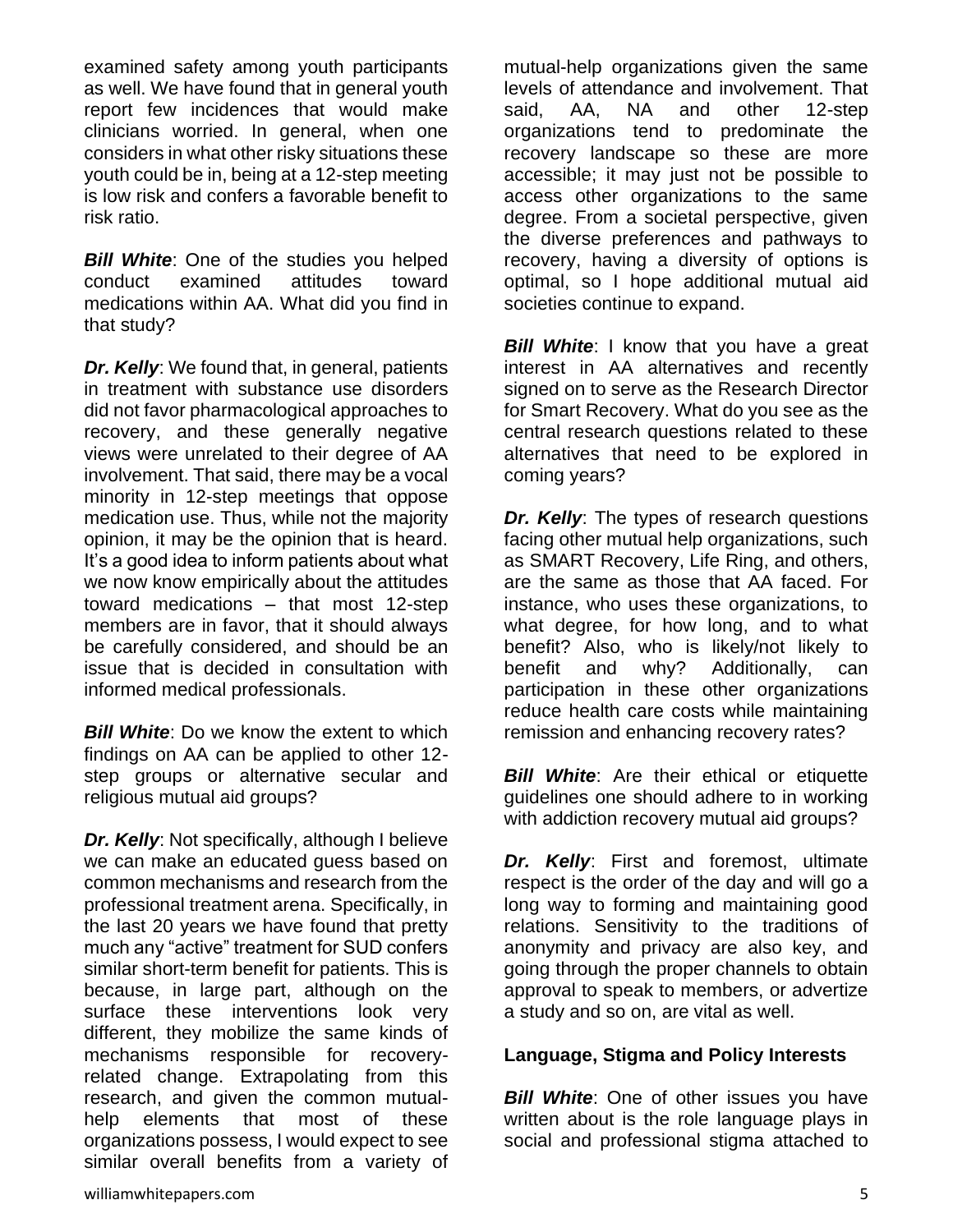addiction. Could you provide us with some highlights of your thinking in this area?

*Dr. Kelly*: Bill, this is one of many recoveryrelated interests we share and one of the things I know we both feel strongly about. I have particular objection to the "abuse" and "abuser" terminology that is commonly used in our field. I've always felt that these terms can arouse more stigmatizing attitudes as they imply an individual is in control of their behavior and therefore *choosing* to use substances; also the "abuser" term is associated with even more socially stigmatized problems such as "child abuser". I decided to investigate this scientifically to see whether describing someone as a "substance abuser" compared to describing someone as "having a substance use disorder" influenced people's perceptions of personal blame and responsibility for their problem, how safe they were to be around, and whether they should be receive treatment or punishment.

I conducted an experiment where I randomized more than 500 doctoral-level clinicians to receive a vignette describing an individual involved in a drug court situation, who was supposed to maintain abstinence but had used alcohol/drugs and was caught and was about to face the judge again. The vignette was identical except in half of the vignettes, the individual in violation of the court mandate was described as a "substance abuser" and, in the other half, he was described as "having a substance use disorder"; otherwise no difference. These well-educated clinicians, many of whom were addiction specialists, viewed the person described as a "substance abuser" significantly more punitively, as having greater personal responsibility and being more to blame for his problems, and as less deserving of treatment.

These results suggest that even unconsciously, the use of the "abuser" label may inadvertently activate a more punitive and stigmatizing cognitive schema that results in negative bias. The eating disorders field has done well in this regard, invariably referring to individuals with eating-related problems as "having an eating disorder" and

never as a "food abuser". We, in the addiction field, should take note.

*Bill White*: What steps might be taken to develop a lexicon to address alcohol and other drug problems and their resolution that could avoid such harmful side effects?

*Dr.* Kelly: I think we need to come to a consensus on agreed terminology. In mental health, we moved from "schizophrenics" to "people with/or suffering from schizophrenia". This shift admittedly takes time. I think having federal agencies, such as the National Institute of Drug "Abuse" (NIDA) and the National Institute on Alcohol "Abuse" and Alcoholism (NIAAA), and the Substance "Abuse" and Mental Health Services Administration (SAMHSA), change their names and make formal statements (that you and I would write, Bill) based on what these studies have shown regarding the negative biasing effects of such terminology, would be a great start.

*Bill White: Another area of policy interest for* you has been the influence of the alcohol industry on the proliferation of views and methods of intervention that lack scientific foundation. Could you share your thoughts on this?

*Dr. Kelly*: The alcohol industry is a business concerned with profit and, as such, is not concerned with public health. Yet, the public health and economic burden attributable to alcohol is enormous and growing. Tax revenues from alcohol sales are about \$15 billion nationally annually, while the alcoholrelated costs to society are about \$224 billion. The combined disease, disability, and mortality risks associated with alcohol use are higher than tobacco. Like the tobacco industry, the alcohol industry lobbies for the implementation of non evidence-based and ineffectual harm reduction policies and that is what is in place currently. We need stronger legislation and accountability from industry and the implementation of evidence-based policies, such as minimum pricing per unit of alcohol, higher alcohol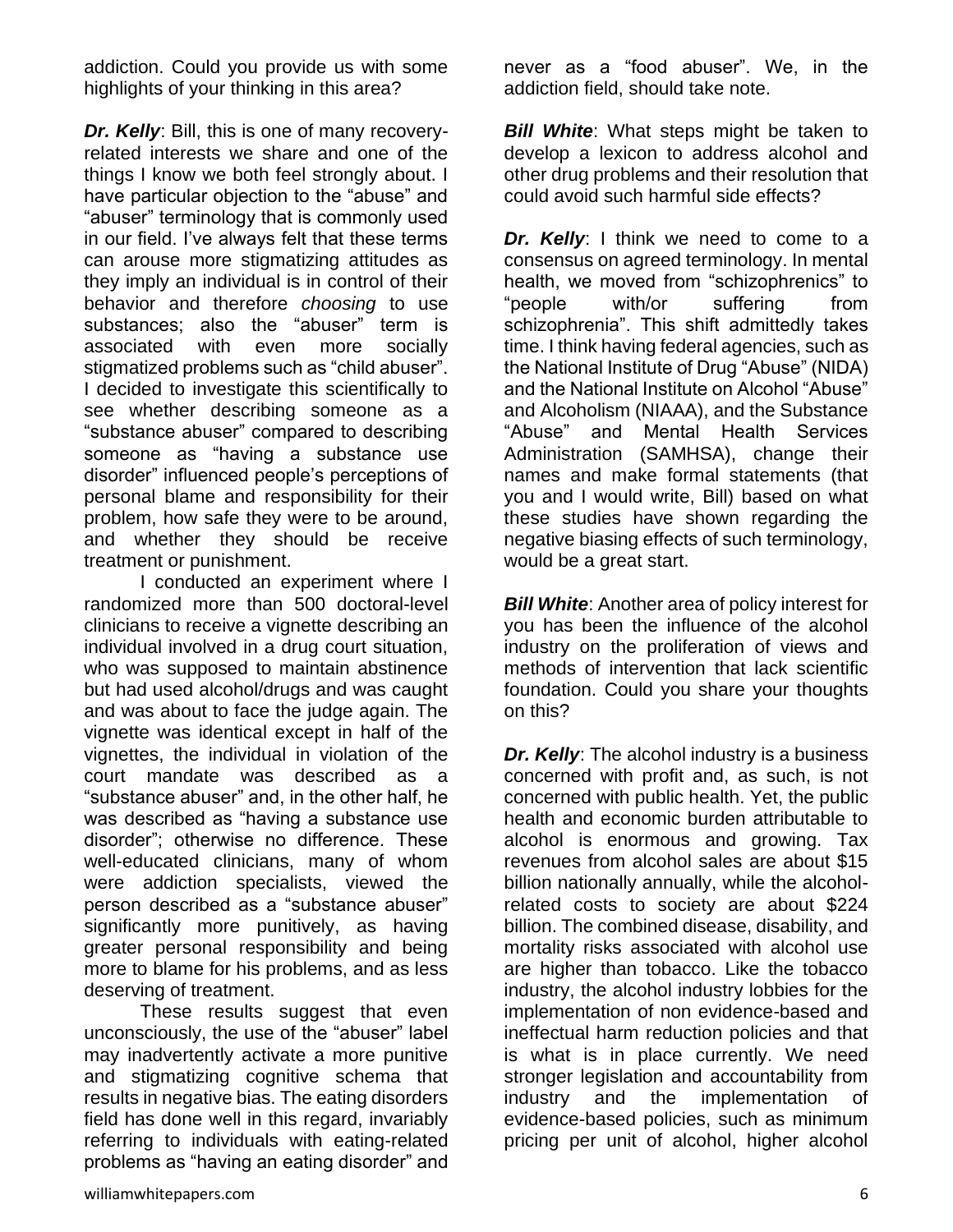taxes, and more effective, clearer, labeling of alcohol-related risks on alcohol containers.

# **Mid-Career Retrospective**

**Bill White:** Who are some of the people to date whose work and/or personal encouragement have had the most influence on you?

*Dr. Kelly*: There are so many, Bill. I owe a debt of gratitude to my parents who have supported and encouraged me in my career and also my wife, Jeanne, who has supported and put up with my long work hours, occupation, and pre-occupation, with my work. I have been inspired and encouraged by training faculty at the Hazelden Foundation, such as Bruce Larson and Nikki Moyers, who encouraged and supported me early in my career; my advisors at Tufts University, such as Professors Mary Zelin and Joe Debold; my outstanding graduate school advisor, Dr. Mark Myers, and also Dr. Sandra Brown at UCSD who has helped me throughout my career. My colleagues at the Brown Center for Alcohol and Addiction Studies, such as Bob Stout and Christopher Kahler, and my colleagues at the VA Palo Alto and Stanford University, such as Keith Humphreys, John Finney, Rudolf Moos, and Christine Timko. There are many in the recovery field who have inspired me, and continue to do so, such as your good self, Bill, as well as Phil Valentine, Arthur Evans, Pat Taylor and so many others.

*Bill White: Looking over the work you have* done to date in the field, what do you feel best about?

*Dr. Kelly*: That's a tough one. I feel good about having contributed to the empirical evidence regarding the recovery benefits associated with mutual-help organization participation, particularly among young people, and having elucidated some of the mechanisms of behavior change through which groups like AA work. Also, I feel good about the work I've done regarding the potentially biasing and stigmatizing effects of terminology on perceptions of treatment need. Please ask me again in 20 years.

*Bill White*: What are the major challenges you have faced in your focus on recovery research?

*Dr. Kelly*: Like most researchers, it is getting the funding to do it! In the relatively short time I've been involved in research the funding streams have thinned and slowed. This makes it challenging. Still, I'm hopeful that this area of research will continue to receive robust funding.

*Bill White:* What advice would you give to younger researchers who are interested in addiction and recovery research?

*Dr. Kelly:* I would advise them to obtain the best training wherever you can. Try to work with the people you admire. Go out of your way to show your interest in their work –that will make them feel good and endear you to them. If you're serious about clinical research, you need to dedicate yourself fulltime for a while to it to really establish yourself; in my experience it is really tough to continue to do clinical work as well as strong research activity, because both are so time-consuming and absorbing. Like I said, just for a while, to get your foot in the door, then you can continue to integrate clinical or other work aspects back into you're your career as you desire. There'll be tough times, especially early on, but it gets better and better. Don't give up when the going gets tough. Addiction treatment and recovery are very rewarding areas of pursuit and the field is filled with passionate and committed people.

*Bill White*: *Dr. Kelly*, thank you for taking this time to share your experience and your thoughts.

*Dr. Kelly*: Bill, thank you. It is always a pleasure to talk with you.

**Acknowledgement**: Support for this interview series is provided by the Great Lakes Addiction Technology Transfer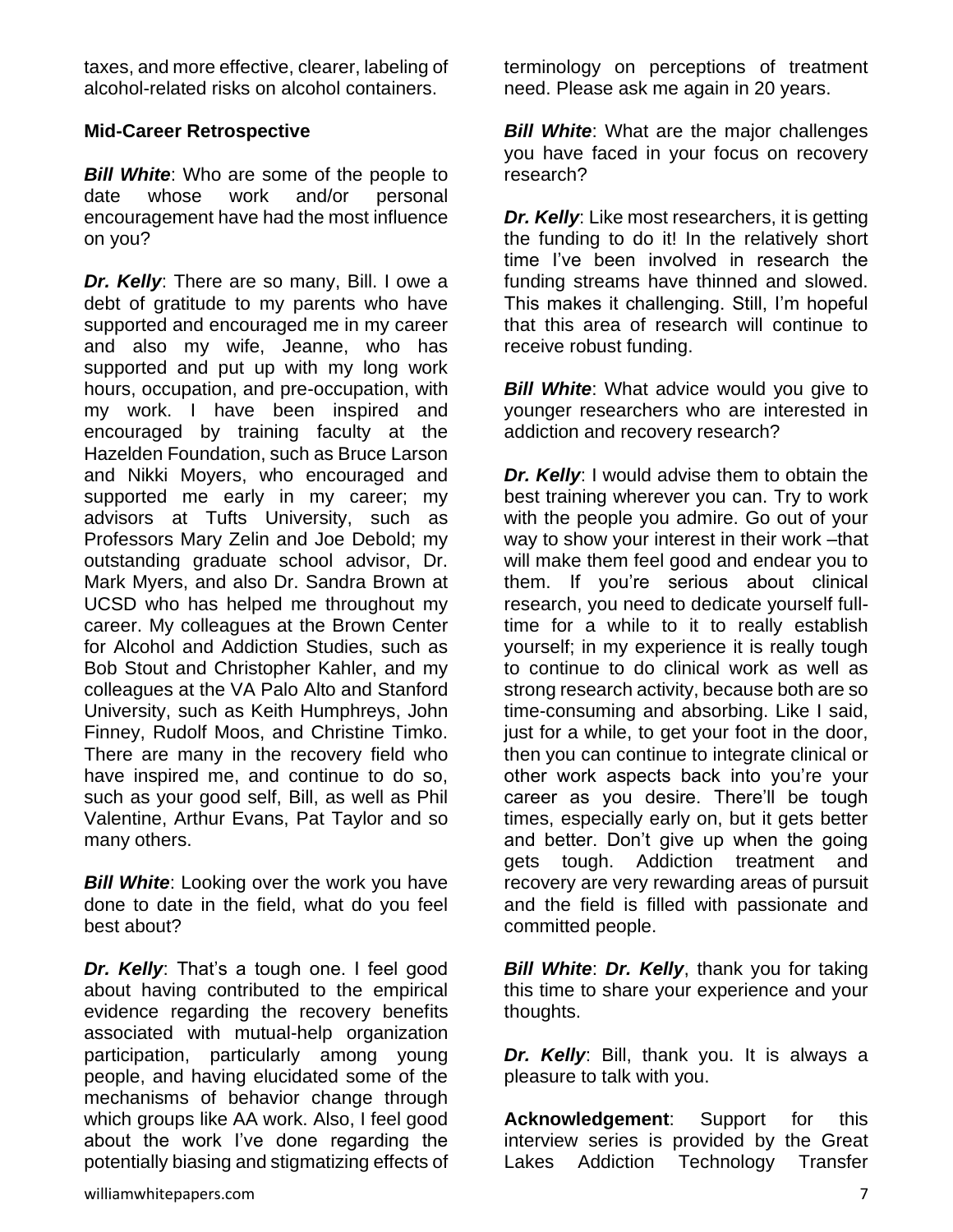Center (ATTC) through a cooperative agreement from the Substance Abuse and Mental Health Services Administration (SAMHSA) Center for Substance Abuse Treatment (CSAT). The opinions expressed herein are the view of the authors and do not reflect the official position of the Department of Health and Human Services (DHHS), SAMHSA or CSAT.

### **Selected Publications of Dr. John Kelly**

- 1. Kelly JF, White WL, editors. *Addiction recovery management: Theory, research, and practice*. New York: Humana Press; 2011.
- 2. Roth, J., White WL, Kelly JF, editors. *Broadening the Base of Addiction Mutual Support Groups: Bringing Theory and Science to Contemporary Trends*, New York: Taylor and Francis; in press.
- 3. Kelly JF, Myers MG, Brown SA. Do adolescents affiliate with 12-step groups? A multivariate process model of effects. *Journal of Studies on Alcohol* 2002; 63:293-304.
- 4. Kelly JF, Moos RH. Dropout from 12 step self-help groups: Prevalence, predictors and counteracting treatment influences. *Journal of Substance Abuse Treatment* 2003; 24:241-50.
- 5. Tonigan JS, Kelly JF. Beliefs about AA and the use of medications: A comparison of three groups of AAexposed alcohol dependent persons. *Alcoholism Treatment Quarterly* 2004; 22:67-78.
- 6. Kelly JF, Finney JW, Moos RH. Substance use disorder patients who are mandated to treatment. Characteristics, treatment process, and 1- and 5-year outcomes. *Journal of Substance Abuse Treatment* 2005; 28:213-33.
- 7. Kelly JF, Myers MG, Brown SA. The effects of age composition of 12-step groups on adolescent 12-step participation and substance use outcome. *Journal of Child &*

*Adolescent Substance Abuse* 2005; 15:67-76.

- 8. Kelly JF, Stout R, Zywiak W, Schneider R. A 3-year study of addiction mutual-help group participation following intensive outpatient treatment. *Alcoholism: Clinical and Experimental Research* 2006; 30:1381-92.
- 9. Kelly JF, Brown SA, Abrantes A, Kahler CW, Myers MG. Social Recovery Model: An 8-Year Investigation of Youth Treatment Outcome in Relation to 12-step Group Involvement. *Alcoholism: Clinical and Experimental Research* 2008; 32(8):1468-1478.
- 10.Kelly JF, Dow S, Westerhoff C. Does our choice of Substance-Related Terminology Influence Perceptions of Treatment need? An Empirical Investigation with Two Commonly Used Terms. *Journal of Drug Issues* 2010; 10(4).
- 11.Kelly JF, Dow S, Yeterian JD, Kahler CW. Can 12-step group participation strengthen and extend the benefits of adolescent addiction treatment? A Prospective Analysis. *Drug and Alcohol Dependence* 2010; 110(1- 2):117-25.
- 12.Kelly JF, Kahler CW, Humphreys KN. Assessing Why Substance Use Disorder Patients Drop Out from or Refuse to Attend 12-Step Mutual-Help Groups: The "REASONS" Questionnaire. *Addiction Research and Theory* 2010; 18(3):316-325.
- 13.Kelly JF, Stout R, Magill M, Tonigan JS, Pagano M. Mechanisms of Behavior Change in Alcoholics Anonymous: Does AA improve alcohol outcomes by Reducing Depression symptoms? *Addiction* 2010; 105(4):626-636.
- 14.Kelly JF, Stout R, Tonigan JS, Magill M, Pagano M. Negative Affect, Relapse, and Alcoholics Anonymous: Does AA work by reducing anger? *Journal of Studies on Alcohol and Drugs* 2010; 71(3):434-444.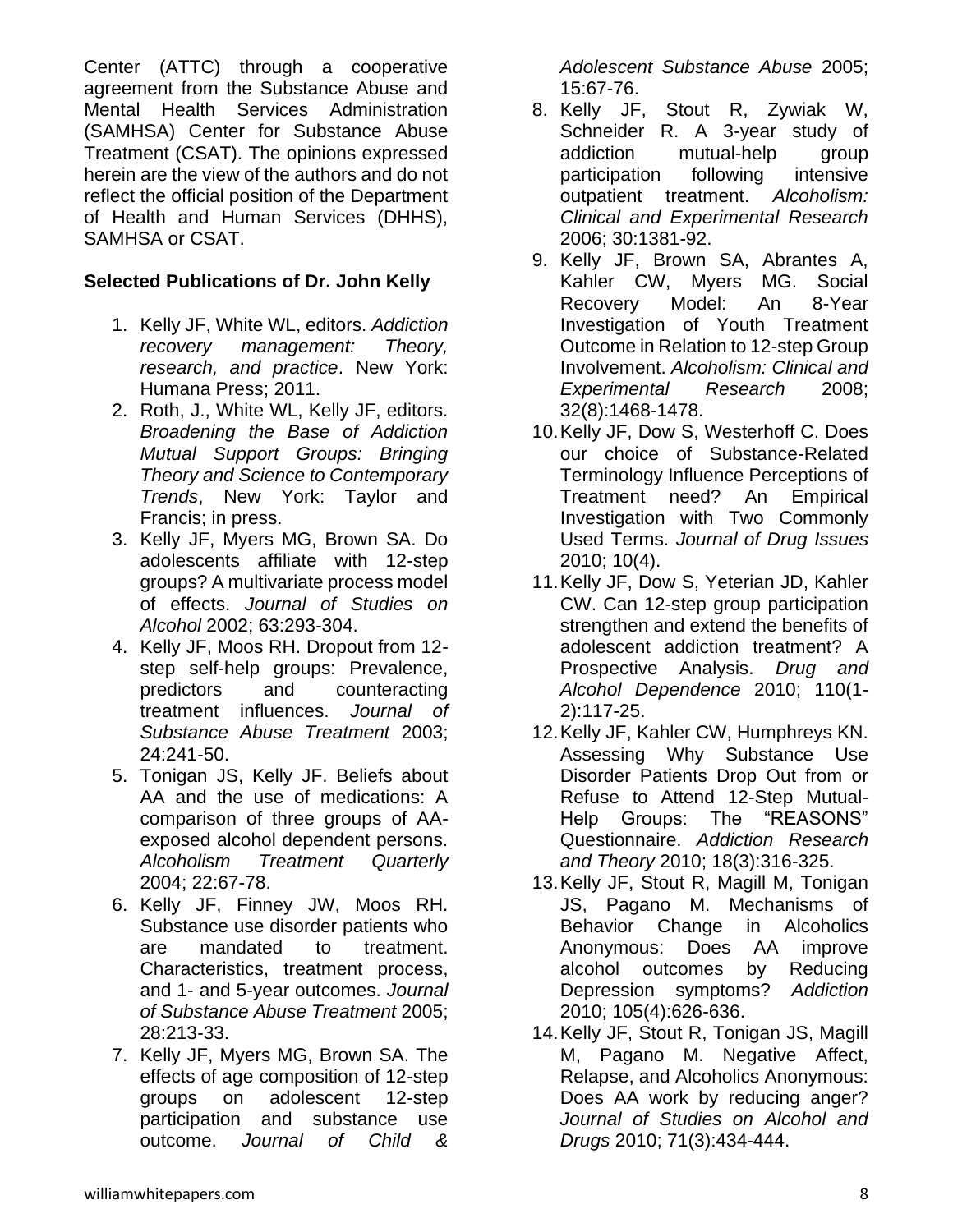- 15.Kelly JF, Westerhoff C. Does it matter how we refer to individuals with substance-related problems? A Randomized study with two commonly used terms*. International Journal of Drug Policy* 2010; 21 (3):202-207.
- 16.Krentzman AR, Robinson EAR, Moore BC, Kelly JF, Laudet AB, White WL, Zemore SE, Kurts E, Strobbe S. How Alcoholics Anonymous (AA) and Narcotics Anonymous (NA) Work: Cross-Disciplinary Perspectives. *Alcohol Treatment Quarterly* 2010; 29(1):75– 84.
- 17.Kelly JF, Dow SJ, Yeterian JD, Myers M. How safe are adolescents at AA and NA meetings? A prospective investigation with outpatient youth. *Journal of Substance Abuse Treatment* 2011; 40(4):419-25.
- 18.Kelly JF, Dow SJ, Yeterian JD, Myers M. How safe are adolescents at AA and NA meetings? A prospective investigation with outpatient youth. *Journal of Substance Abuse Treatment* 2011; 40(4):419-25.
- 19.Kelly JF, Hoeppner BB, Urbanoski KA, Slaymaker V. Predicting Relapse among Young Adults: Psychometric Validation of the Advanced Warning of Relapse (AWARE) Scale. *Addictive Behaviors* 2011; 36(10):987-93.
- 20.Kelly JF, Stout R, Magill M, Tonigan JS. The Role of Alcoholics Anonymous in Mobilizing Adaptive Social Network Changes: A Prospective Lagged Mediational Analysis. *Drug and Alcohol Dependence* 2011; 114(2-3):119- 126.
- 21.Kelly JF, Stout R, Magill M, Tonigan JS, Pagano M. Spirituality in Recovery: A Lagged Mediational Analysis of AA's Chief Purported Mechanism of Behavior Change. *Alcoholism: Clinical and Experimental Research* 2011; 35(3):454-463.
- 22.Kelly JF, Urbanoski K, Hoeppner B, Slaymaker V. Facilitating

comprehensive measurement of the 12-step experience. *Alcoholism Treatment Quarterly* 2011; 29(3).

- 23.Klein A, Slaymaker V, Kelly JF. The 12-Step Affiliation and Practices Scale: Development and initial validation of a measure assessing 12 step affiliation. *Addictive Behaviors* 2011; 36(11):1045-1051.
- 24.Kelly JF, Hoeppner B. Does Alcoholics Anonymous work differently for men and women? A moderated multiple-mediation analysis in a large clinical sample. *Drug and Alcohol Dependence* 2012. Epub ahead of print.
- 25.Kelly JF, Hoeppner B, Stout RL, Pagano M. Determining the relative influence of the mechanisms of behavior change within Alcoholics Anonymous. *Addiction* 2012; 107(2):289-99.
- 26.Kelly JF, Pagano M, Johnson S, Stout RL. The Influence of Religiosity on 12-Step Involvement and Treatment Response among Substance Dependent Adolescents. *Journal of Studies on Alcohol and Drugs* 2012; 72(6):1000-11.
- 27.Kelly JF, Stout RL, Slaymaker V. Emerging adult's treatment outcomes in relation to 12-step mutual-help group attendance and active involvement. *Drug and Alcohol Dependence* 2012; 129(1-2):151- 157.
- 28.Kelly JF, Urbanoski K. Youth Recovery Contexts: the Incremental Effects of 12-step attendance and involvement on adolescent outpatient outcomes. *Alcoholism: Clinical and Experimental Research* 2012; 36(7):1219-1229.
- 29.White WL, Kelly JF, Roth JD. New Addiction Recovery Support Institutions: Mobilizing Support beyond Professional Addiction Treatment and Recovery Mutual Aid. *Journal of Groups in Addiction and Recovery* 2012; 7:297-317.
- 30.Pagano M, Johnson S, Kelly JF, Stout RL, Tonigan JS. The 10-Year Course